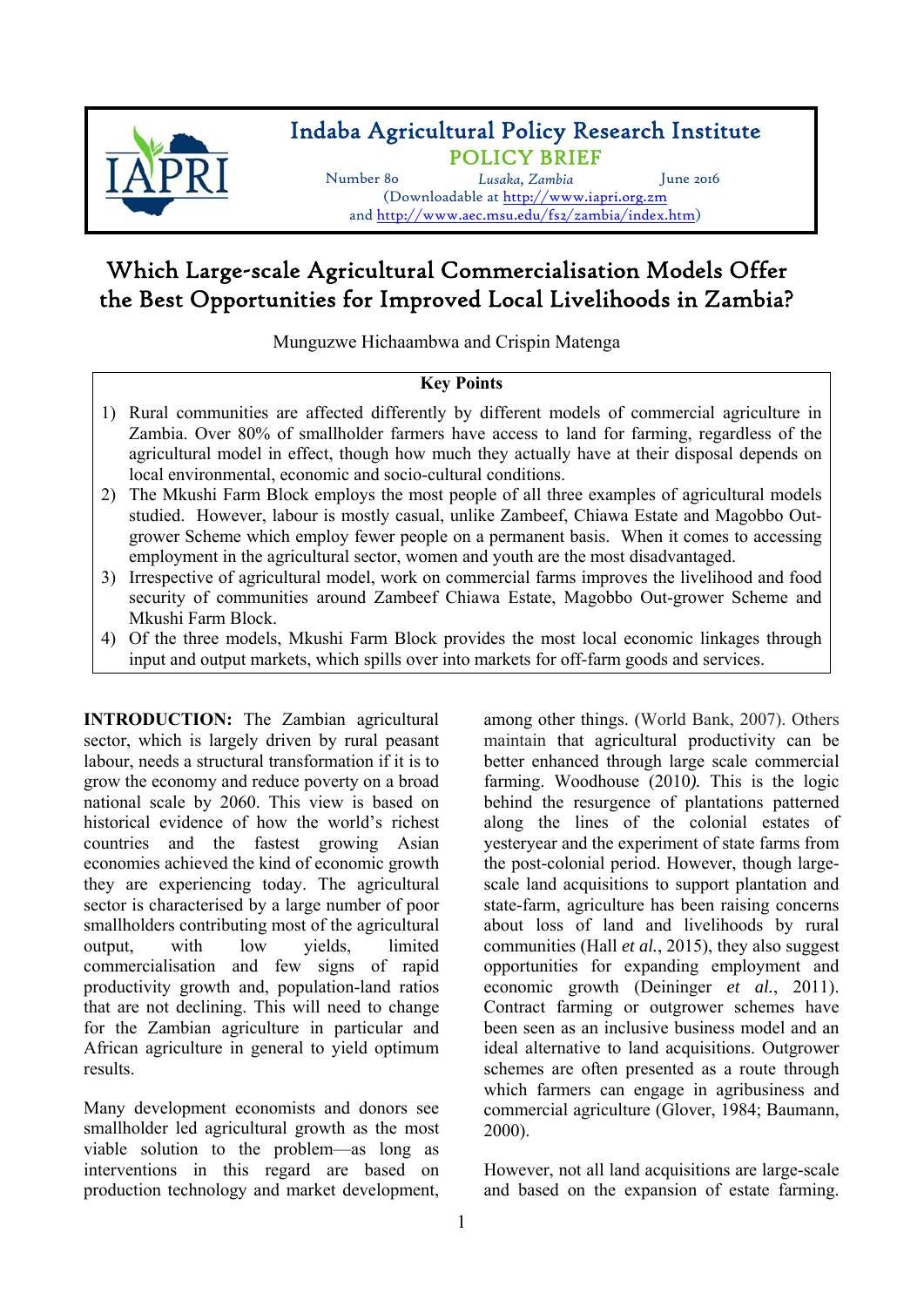Much land consolidation is occurring through investment in medium-scale farms through local level accumulation or investment by urban elites (Jayne *et al.,* 2014). In Zambia, this class of land acquisitions of between 5 and 100 hectares (ha) represents more land than either the entire smallscale farm sector or the large-scale domestic and foreign investors in the country (Sitko and Jayne, 2014) have. Although the main focus of this study was on a long-established, state-planned area of medium to large-scale farms in Mkushi, it also investigated the role of the commercial farming area and its effects on a local economy.

This policy brief summarises the findings of a study<sup>1</sup> that focused on a case study of each of three agricultural models in Zambia: 1) a largescale plantation model (Zambeef Estate in Kafue district in Lusaka province; 2) a medium to largescale commercial farming area model (Mkushi Farm Block in Mkushi district, Central province); an out-grower model (Zambia Sugar's Magobbo Out-grower Scheme in Mazabuka district in Southern Province. Under each of these models, a variety of institutional arrangements established partnerships between local landholders (contributing the land and often the labour), and largely external investors (contributing the capital, market linkages and technical expertise), under different types of land, production, and associated contracting arrangements.

The study addresses the following questions:

- 1) How do the different models of land and agricultural commercialisation affect agrarian economies and livelihoods in Zambia?
- 2) Does new land and agricultural commercialisation initiatives promote growth and reduce poverty and inequality, and if so, how?
- 3) What are the better and worse models with regards to land, labour, local livelihoods and local economic linkages?
- 4) Which sets of institutional arrangements between investors and local smallholders provide the best opportunities for benefit sharing, and for synergies between large and small farms?

**DATA AND METHODS:** The study used

1

qualitative and quantitative approaches to assess data from 2013 to 2015. The qualitative approach relied on documentary review, in-depth key informant interviews, focus group discussions, life histories and mapping exercises. It included interviews with workers to gain detailed insights into employment and labour issues, farm managers, out-growers and surrounding communities. The quantitative method used a household survey administered among 324 randomly selected farm households in communities living up to five kilometres away from each model.

## **KEY FINDINGS:**

**Proportion of smallholder farmers accessing land for cultivation is high:** Access to land is high across models, except around the outgrower model due to block farming. Over 80% of the sampled households reported having access to land in the communities surrounding Zambeef Chiawa Estate or Mkushi Farm Block regardless of whether the household had members employed by either type of agricultural enterprise. In the case of the Magobbo Outgrower Scheme, all the households involved in contracting with the nucleus estate indicated having access to land. Only 33% of the households with members employed by the scheme (but not involved in contracting) had access to land. The proportion was higher among the households who did not contract with the outgrower scheme and had no members employed either. (66%).

Average smallholder farm sizes owned were larger among communities around Mkushi Farm Block (5.6 ha on average; 5.6 ha and 5.8 ha among those providing and not providing labour to the model respectively), compared to Zambeef Chiawa Estate (2.0 ha on average; 1.5 ha and 2.5 ha among those providing, and not providing labour to the plantation model respectively), and Magobbo Out-grower Scheme (2.0 ha on average; 3.5 ha, 0.5 ha and 4.0 ha among those providing, not providing labour and under supply contract to the out-grower model respectively).

Active land markets were evident across all the three models. Increasing land concentration leading to declining access and land conflicts were reported across all the three models. The highest land conflicts were reported around the

<sup>&</sup>lt;sup>1</sup> The study was part of two other similar case studies conducted in Kenya and Ghana.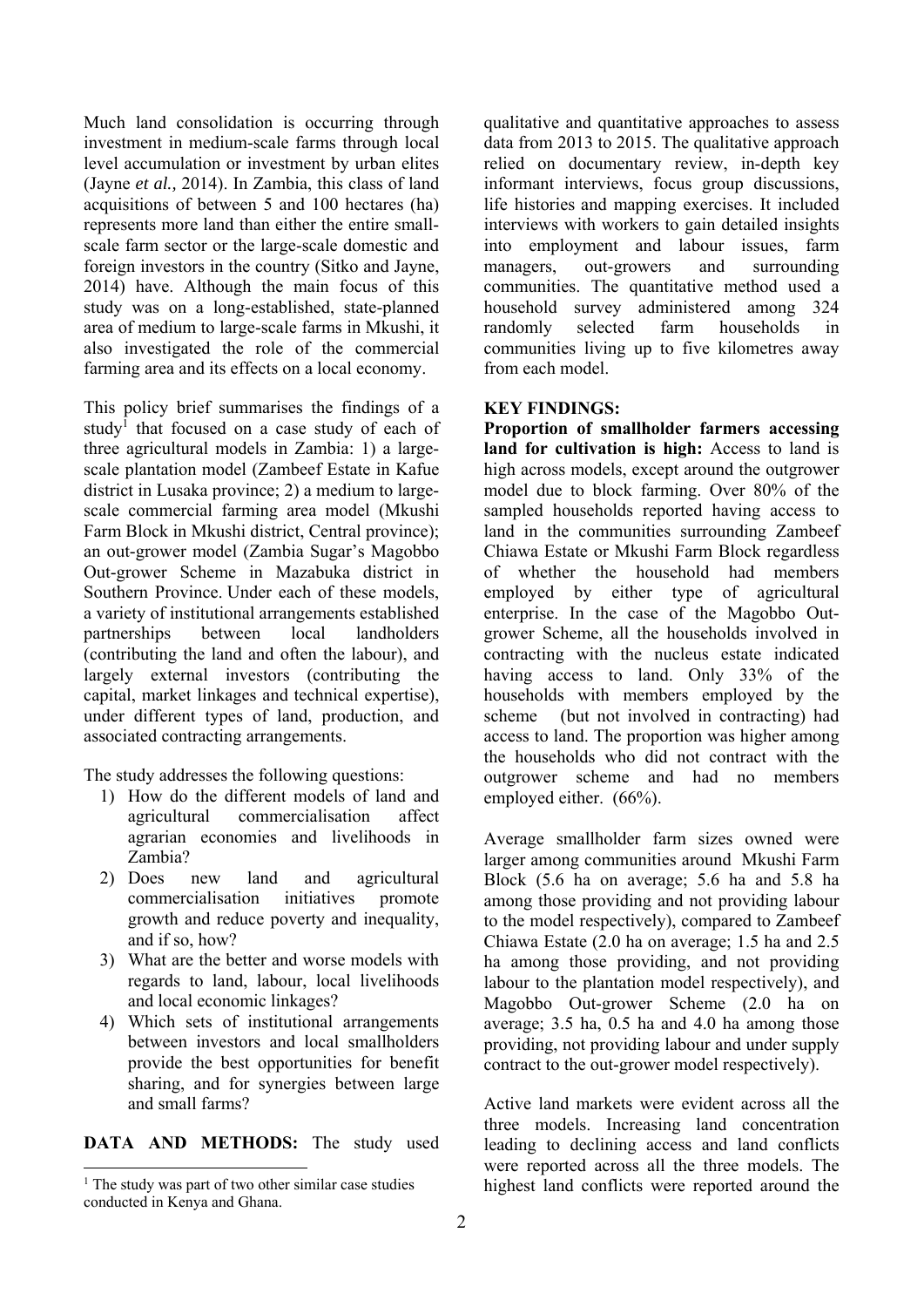out-grower model where land access is more constrained. Access to land among young people around the out-grower model is very low due to commercial pressures on land to grow sugarcane, though out-growers invest more of their high incomes in quality education for their children. Generally, young people do not see a future in farming, particularly around the out-grower and plantation models.

**Commercial model (Mkushi Farm Block) offers the most employment opportunities:**  Mkushi Farm Block provides the most jobs of the models, although most workers are casual, insecure, and poorly paid. Zambeef Chiawa Estate and Magobbo Out-grower Scheme provide less employment, although it gives workers more permanent tenure. Out of the 22% of the household members in the sampled communities surrounding Mkushi Farm Block who were employed by the model, only 6% were employed as permanent workers. Only 8% and 7% of the household members surrounding Magobbo Outgrower Scheme and Zambeef Chiawa Estate were employed by the models, but 5% and 6% were employed as permanent workers respectively.

**Gender and generational differentials in employment opportunities evident across all the models:** Women occupied a higher proportion of the less skilled low-quality jobs across the three models. Across all the models women were paid less than men for permanent jobs. Only Zambeef Chiawa Estate had a relatively higher proportion of females from the surrounding communities employed workers on a permanent basis, as compared to males (47% versus 28%). Notably, 11% of the males in employment worked as casual workers, and no females were employed on this basis. . In the case of Magobbo Out-grower Scheme and Mkushi Farm Block, there was a higher proportion of males than females from the surrounding communities employed permanently (15% versus 13% and 24% versus 15% respectively), while the opposite was observed for temporary or casual employment (14% versus 25% and 51% versus 85% respectively).

As with gender, there were differences based on age with regard to employment opportunities across the three models are significant. At Zambeef Chiawa Estate, more adults over 35 years were employed as compared to youths (age 18 to  $35)^2$ , on both a permanent  $(37\%$  versus  $27\%$ ) and casual  $(11\%$  versus  $6\%$ ) basis respectively. Additionally, younger people, especially men, sought better-paying jobs in the nearby safari lodges. In Mkushi Farm Block, more adults were employed on a permanent basis as compared to youths (30% versus 18%), whereas the researchers observed an opposite trend for casual employment, where more youths were employed than adults (67% versus 46%). However, given the prevailing poor wages, the benefits young people can derive from greater participation in casual work was limited. A greater proportion of youths was employed in the out-grower enterprise compared to adults both on a permanent (32% versus 13%) and a casual basis (20% versus 9%). This is because adults concentrated on farming their own land or were shareholders in the out-grower scheme.

**Employment in Zambeef Chiawa Estate and Magobbo Out-grower Scheme and own farming activities in Mkushi Farm Block are key drivers for improved livelihoods and food security:** The combination of wage employment and own farming is an important basis for livelihoods across the three models. Wage employment in Zambeef Chiawa Estate and Magobbo Out-grower Scheme is crucial for improving household food security, whereas own-farming households around Mkushi Farm Block were more food secure than households engaged in the model through employment. Households involved in Magobbo Out-grower Scheme improved their food security situation as a result of increased incomes from pooling their land for growing sugarcane.

**The commercial model (Mkushi Farm Block) provided the most local economic linkages:**  Zambeef Chiawa Estate is a textbook case of a relative 'enclave economy' poorly integrated into the local economy, whereas Mkushi Farm Block stimulates local input markets (local trade in farming inputs and equipment) and Magobbo Out-grower Scheme does not boost local markets as the block farming models mimics a plantation. All three models sell outputs both to the domestic and export markets.

-

**<sup>2</sup>** According to the *Zambian National Youth policy (2006)* a youth is someone aged between 18 and 35 years.